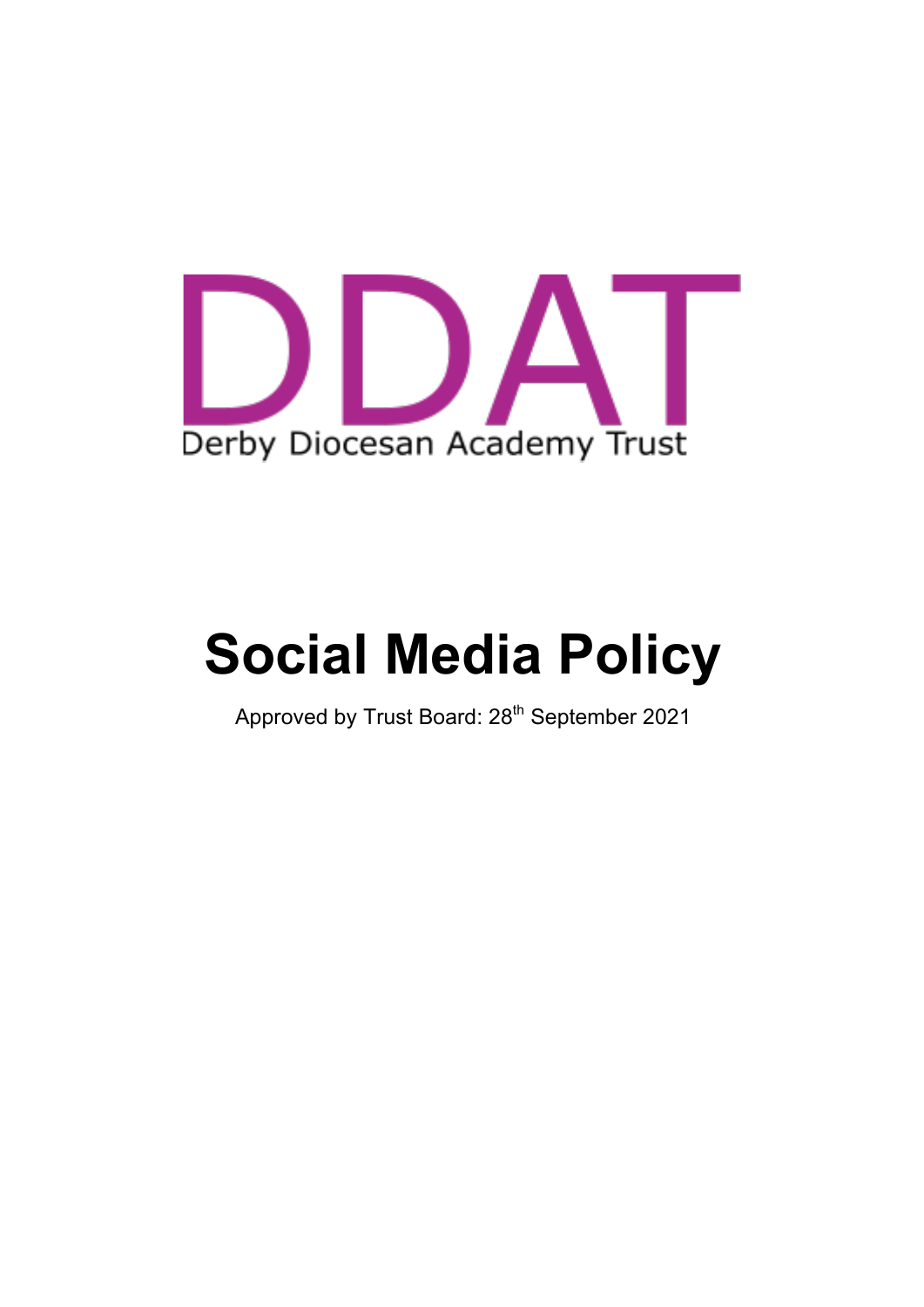# **1. ABOUT THIS POLICY**

- 1.1 This policy is in place to minimise the risks to Derby Diocesan Academy Trust ("the Trust", "DDAT") and its schools through use of social media.
- 1.2 This policy deals with the use of all forms of social media, including Facebook, Whatsapp, Snapchat, LinkedIn, Twitter, Google+, Wikipedia, Tik Tok, Instagram and all other social networking sites, internet postings and blogs. It applies to use of social media for work purposes as well as personal use that may affect the Trust or its schools in any way.
- 1.3 This policy covers all employees, officers, consultants, contractors, volunteers, casual workers and agency workers, working for the Trust.
- 1.4 This policy does not form part of any employee's contract of employment and the Trust may amend it at any time following consultation with recognised Trade Unions. This policy has been implemented following consultation with all recognised Trade Unions.

# 2 **COMPLIANCE WITH RELATED POLICIES AND AGREEMENTS**

- 2.1 Social media should never be used in a way that breaches any of the Trust's other policies. If an internet post would breach any of its policies in another forum, it will also breach them in an online forum. For example, staff are prohibited from using social media to:
	- 2.1.1 breach any obligations contained in those policies relating to confidentiality;
	- 2.1.2 breach the Disciplinary Policy;
	- 2.1.3 breach the Anti-bullying and Harassment Policy;
	- 2.1.4 breach the Equal Opportunities Policy;
	- 2.1.5 breach the Code of Conduct Policy;
	- 2.1.6 breach the E-Safety Policy;
	- 2.1.7 breach the Safeguarding and Child Protection Policy;
	- 2.1.8 breach the Data Protection Policy (for example, never disclose personal information about a colleague online); or
	- 2.1.9 breach any other laws or regulatory requirements.
- 2.2 Staff should never provide references for other individuals on social or professional networking sites, as such references, positive and negative, can be attributed to the Trust and create legal liability for both the author of the reference and the Trust.
- 2.3 Staff who breach any of the above policies will be subject to disciplinary action up to and including termination of employment.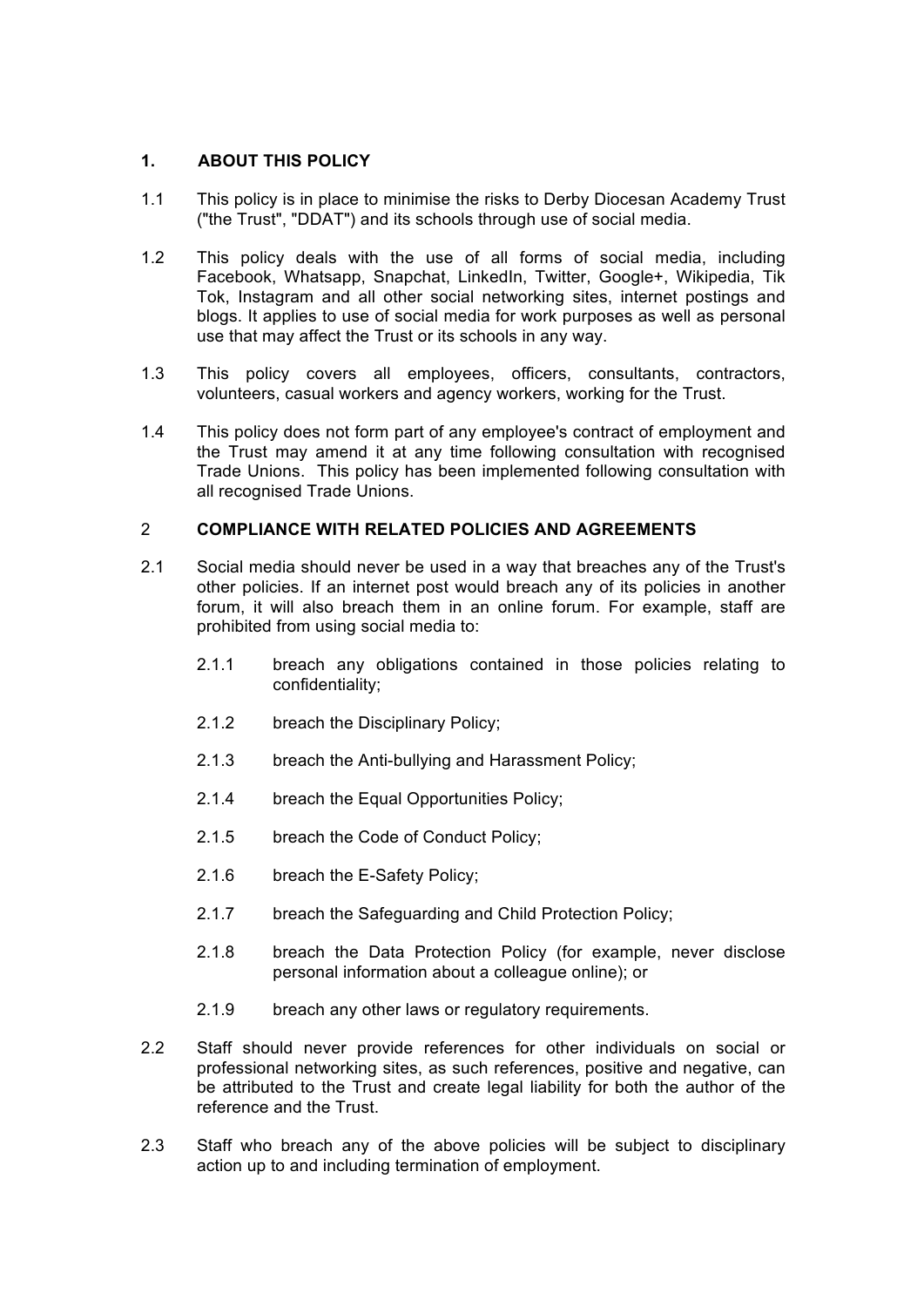### 3 **PERSONAL USE OF SOCIAL MEDIA**

- 3.1 Personal use of social media is not permitted during working hours or by means of DDAT's computers, networks and other IT resources and communications systems. In exceptional circumstances with prior approval from the headteacher staff may be permitted to use social media for personal use.
- 3.2 Staff may use their own personal devices to access private social media platforms during any allocated lunch breaks if not in the presence of pupils. DDAT devices must not be used for personal use.

#### 4 **PROHIBITED USE**

- 4.1 You must avoid making any social media communications that could damage the Trust (or any of its schools) interests or reputation, even indirectly.
- 4.2 You must not use social media to defame or disparage DDAT, DDAT staff or any third party; to harass, bully or unlawfully discriminate against staff or third parties; to make false or misleading statements; or to impersonate colleagues or third parties.
- 4.3 You must not express opinions on the Trust or school's behalf via social media, unless expressly authorised to do so by the Headteacher, or a senior member of the Central Trust team, or otherwise in accordance with paragraph 5 of this policy. You may be required to undergo training in order to obtain such authorisation.
- 4.4 You must not post comments about pupils or sensitive Trust-related topics, such as DDAT's performance or confidential information. You must not tag the school or Trust into the post or include DDAT's logos or other trademarks in any social media posting or in your profile on any social media.
- 4.5 The contact details of business contacts made during the course of your employment are the Trust's confidential information. On termination of employment you must provide DDAT with a copy of all such information, delete all such information from your personal social networking accounts and destroy any further copies of such information that you may have.
- 4.6 Any misuse of social media whether intentional or accidental should be reported to the Headteacher.

#### 5 **BUSINESS USE OF SOCIAL MEDIA**

- 5.1 The Trust and its schools have social media accounts, which may be used only in accordance with this policy. If it is appropriate and in compliance with your duties to speak on behalf of the Trust/school in a social media environment, you must still seek prior approval for such communication from the Headteacher (who is trained in the appropriate use of social media within the school). The Headteacher may require you to undergo training before you do so and impose certain requirements and restrictions with regard to your activities.
- 5.2 Likewise, if you are contacted for comments about the Trust/school for publication anywhere, including in any social media outlet, you must direct the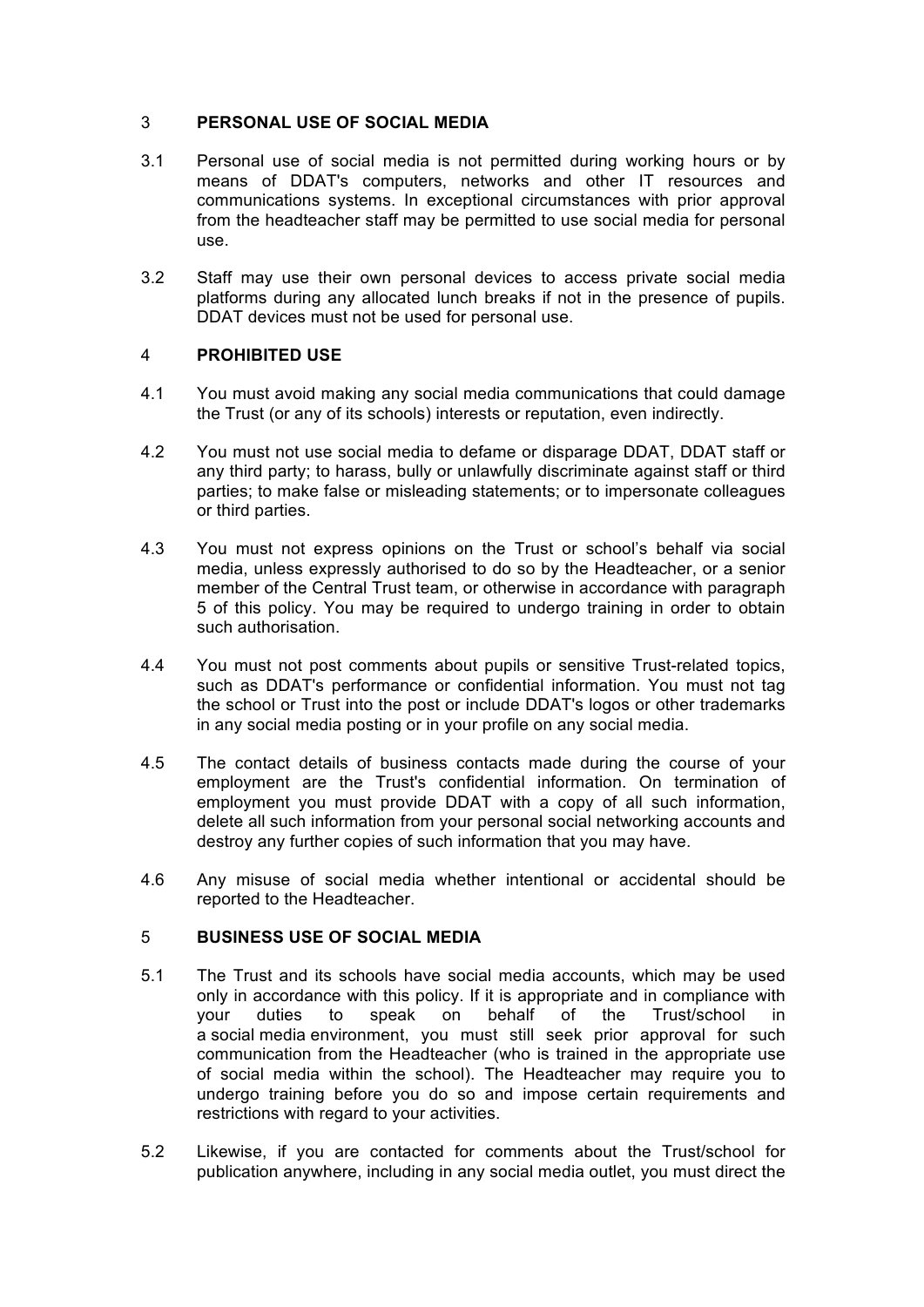enquiry to the school's controller/Central Trust team and do not respond without written approval.

5.3 The use of social media for business purposes is subject to the remainder of this policy.

#### 6 **GUIDELINES FOR RESPONSIBLE USE OF SOCIAL MEDIA**

- 6.1 You should make it clear in personal social media postings, or in your personal profile, that you are speaking on your own behalf. Write in the first person and use a personal email address. There should not be a link in personal posts between the individual and the school.
- 6.2 Be respectful to others when making any statement on social media and be aware that you are personally responsible for all communications which will be published on the internet for anyone to see.
- 6.3 If you disclose your affiliation with the Trust or any of DDAT's schools on your profile or in any social media postings, you must state that your views do not represent those of the Trust or the school (unless you are authorised to speak on DDAT's behalf as set out in paragraphs 4.3 or 5). You should also ensure that your profile and any content you post are consistent with the professional image you present to pupils, parents, carers and colleagues. You should ensure your settings are set to private where possible to ensure they do not compromise the Trust or the school's position and do not give the name of the school or Trust.
- 6.4 You should check your privacy settings on a regular basis.
- 6.5 Staff should be mindful that comments in private groups may come into the public domain or to the attention of the school and where appropriate disciplinary action may be taken.
- 6.6 Do not follow or accept friend requests from a person you believe to be either a parent, guardian, relative or pupil at the school. The only exception would be where a family member or pre-existing relationship then also becomes a parent or pupil at the school.
- 6.7 If you are uncertain or concerned about the appropriateness of any statement or posting, refrain from posting it until you have discussed it with your manager.
- 6.8 If you see social media content that disparages or reflects poorly on the Trust or any of DDAT's schools, you should contact your line manager.

# 7 **MONITORING**

- 7.1 The Trust reserves the right to monitor social media activity including but not limited to social media postings and activities to ensure that the Trust's rules are being complied with and for legitimate business purposes.
- 7.2 For further information on monitoring of IT resources and communications systems, please refer to the school's IT policy.
- 7.3 For further information, please refer to the school's E-Safety Policy.